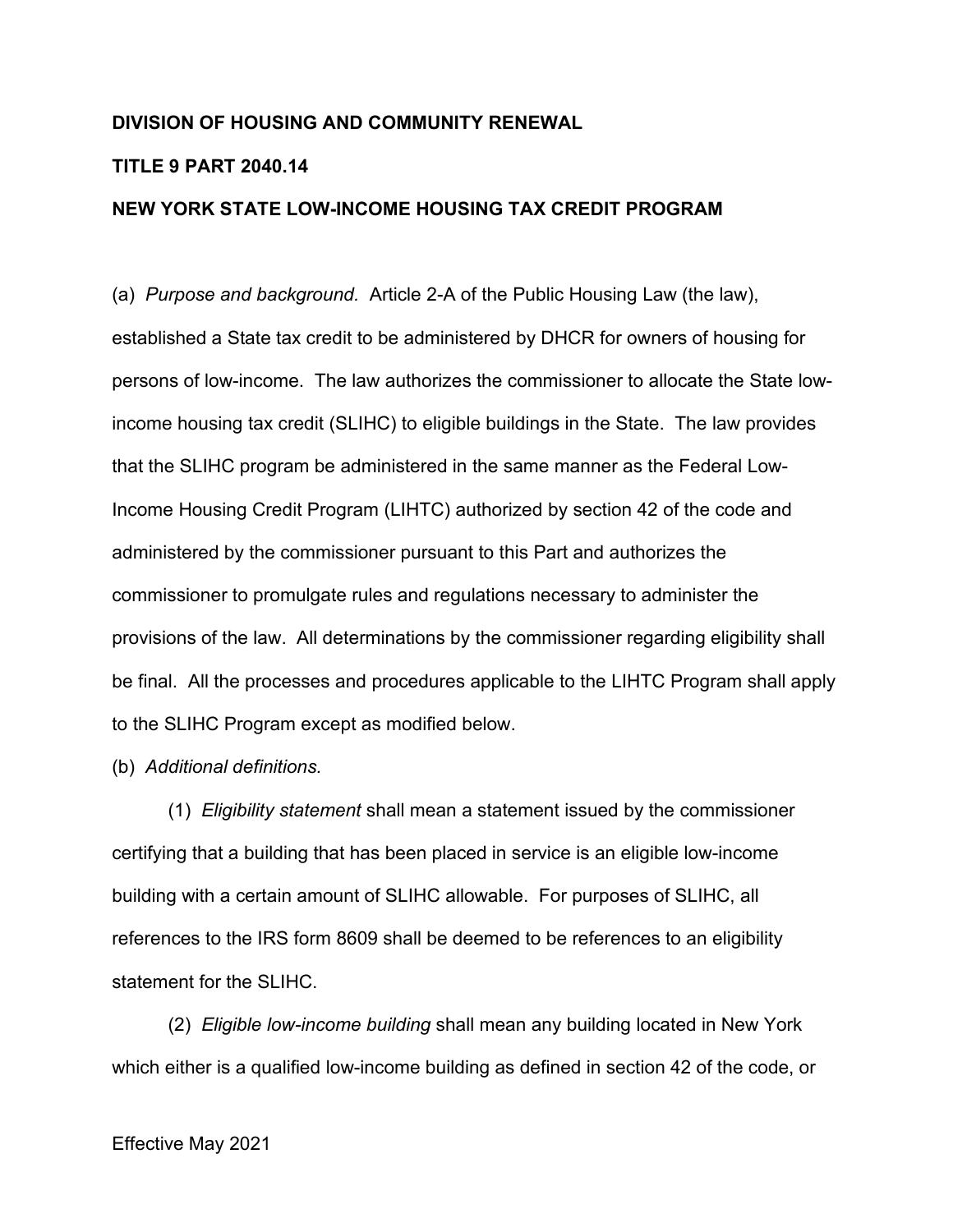would be a qualified low-income building under such section if the 20-50 test specified in section  $42<sub>(g)</sub>(1)$  of the code were disregarded and the 40-60 test specified in such section (requiring that at least 40 percent of the residential units be both rent-restricted and occupied by individuals whose income is 60 percent or less of area median gross income) were a 40-90 test.

(3) *Qualified basis of an eligible low-income building* shall mean the qualified basis of such building as determined under section 42 of the code or which would be determined under such section if the 40-90 test specified above applied under such section 42 to determine if such building were part of a qualified low-income housing project.

(4) *De minimis determination.* The Commissioner of Taxation and Finance in consultation with the commissioner may exempt from recapture any SLIHC which are allocated to a project or unit which is otherwise eligible but is not an eligible low-income building due to an error by the owner in calculating the low-income eligibility test.

(5) *Notice of noncompliance* shall mean a statement issued by the commissioner and sent to the project owner notifying the project owner that the project is not in compliance with the provisions of this section. For the purposes of SLIHC, all references to IRS form 8823 shall be deemed references to the notice of noncompliance.

(c) *Funding rounds.* A notice of credit availability will be issued annually by the DHCR following enactment of statute providing credit allocation authority. Such notice shall remain in effect until such time as the SLIHC credit allocation authority is expended or expired.

Effective May 2021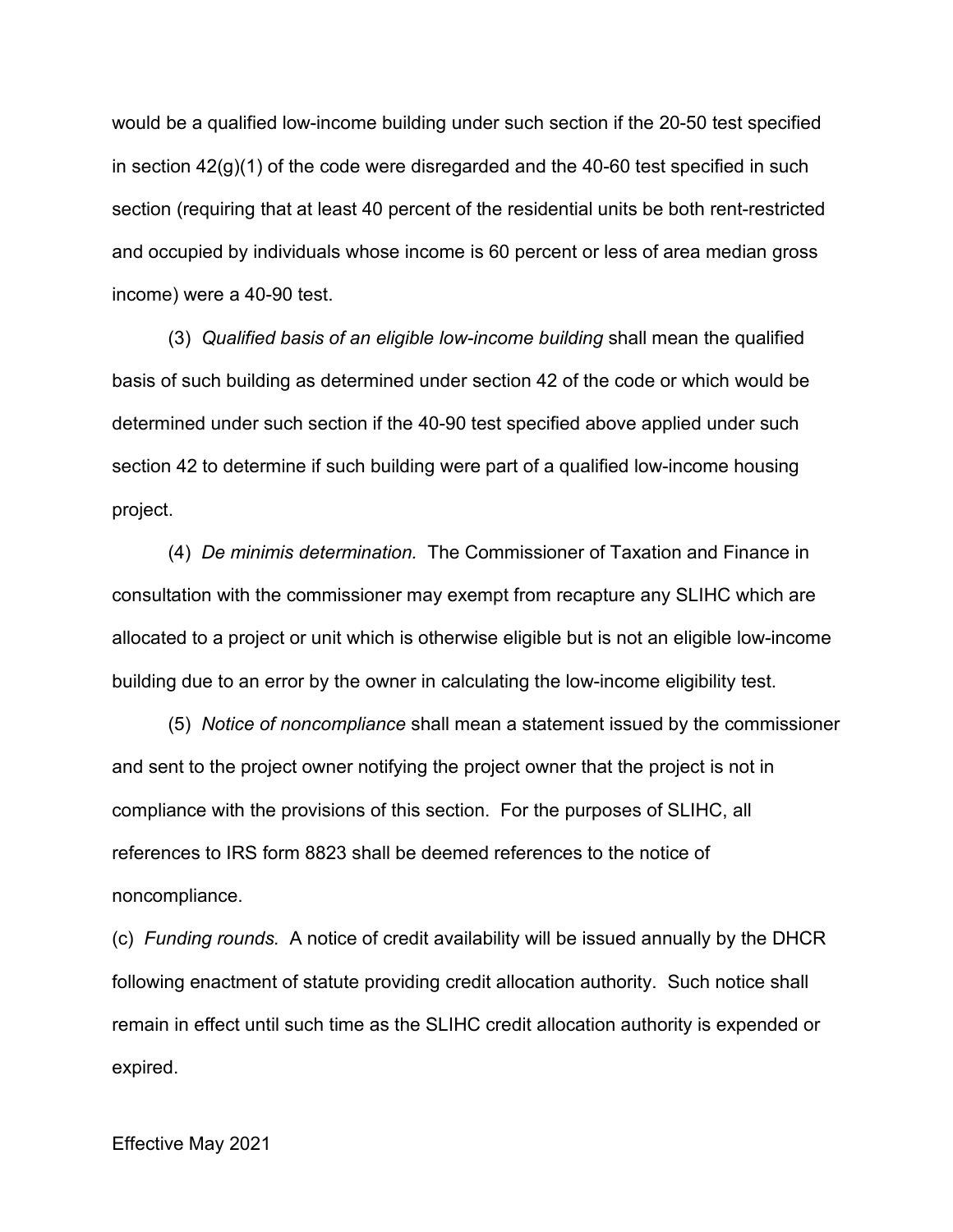(d) *Project scoring and ranking criteria.* Project applications which pass threshold eligibility review shall be scored based upon the following criteria as may be further described in a notice of credit availability, request for proposals, design requirements manual, capital programs manual or other manual or document issued by the Division:

(1) Community impact/revitalization (maximum of 10 points). Scored on the extent the project provides affordable housing in an area that meets the following criteria:

(i) the project proposes the use or reuse of existing buildings, in-fill new construction, and/or the demolition and replacement of buildings having a blighting impact on a community and the rehabilitation of which is impracticable and advances a neighborhood specific revitalization plan or is complementary to an ongoing neighborhood specific planning and/or revitalization effort ("a Concerted Community Revitalization Plan"). Plans and/or efforts may be led by local government, locally based community organizations and/or individuals. Plans and/or efforts will be evaluated based on whether they seek to fundamentally improve the quality of life and opportunities for neighborhood residents based on the following criteria:

- a) incorporate easy access to public transportation and/or promote walkable communities in which essential goods and services are accessible within a short and safe walking distance;
- b) are consistent with the historic character and density of the neighborhood;
- c) provide evidence of an ongoing, multi-faceted revitalization effort and/or plan that addresses the homeownership, commercial,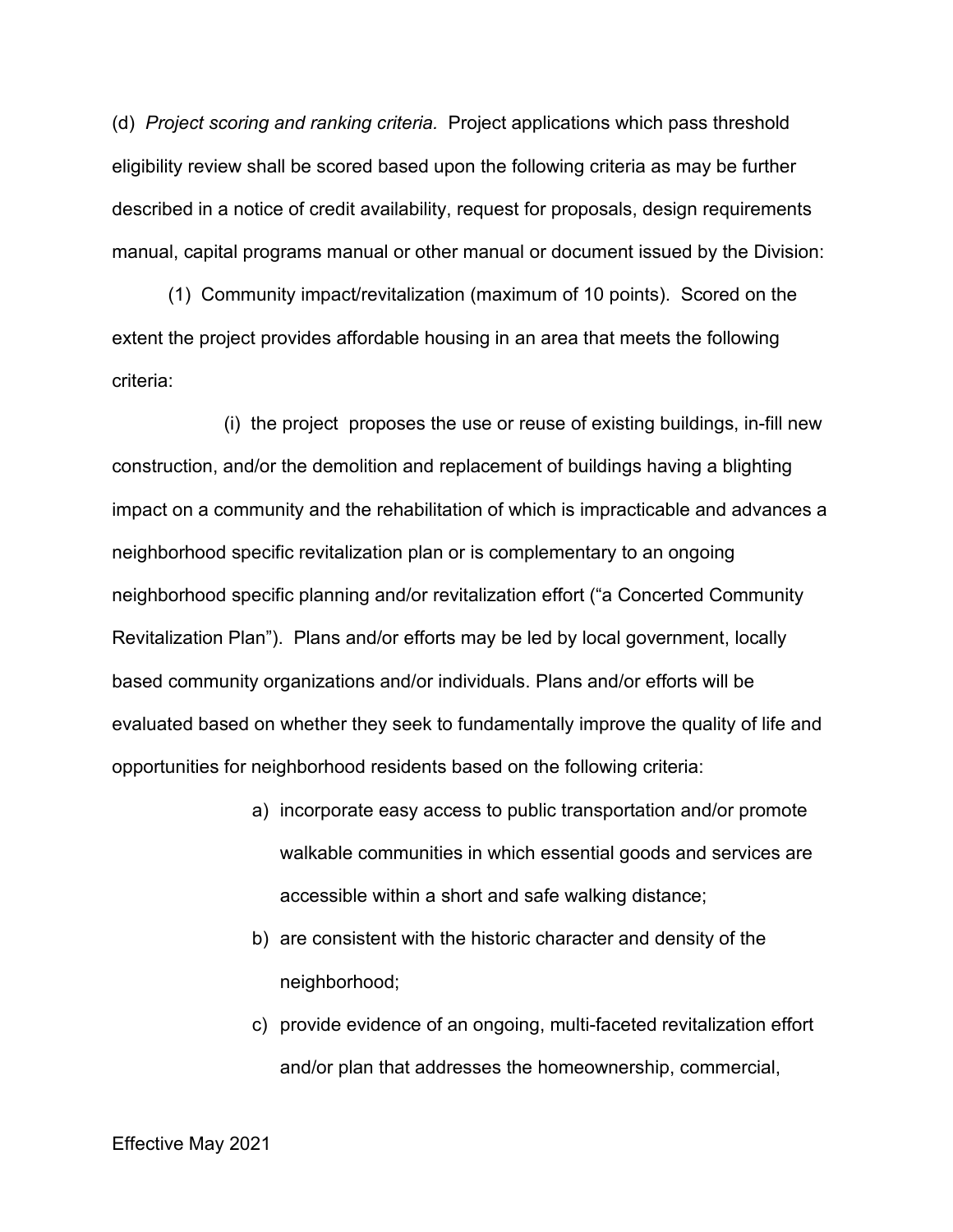service, employment, nutritional, recreational, educational, and cultural needs of the neighborhood;

- d) result from an open, public process in which neighborhood residents have had meaningful opportunities to contribute to its development;
- e) identifies existing neighborhood strengths upon which the revitalization plan and/or effort is based, including, but not limited to, access to employment opportunities and proximity to viable commercial districts, stable neighborhoods, and cultural institutions;
- f) identifies goals to be met and obstacles to be overcome by the plan; and,
- g) promotes mixed-income development (up to 5 points).

(ii) the project clearly advances specific housing objectives of a Regional Economic Development Council strategic plan applicable to the area in which the project will be located (5 points).

(2) Financial leveraging (up to 11 points). Scored to the extent that other funding sources (not including a deferred developer's fee) finance a portion of the project's total development cost, including but not limited to sources such as:

- (i) permanent funding from sources other than the Division or HTFC;
- (ii) the donation of land and/or building $(s)$ ;
- (iii) the provision of a long term lease at a nominal amount;

(iv) the net syndication proceeds as a proportion of the total credit requested; and/or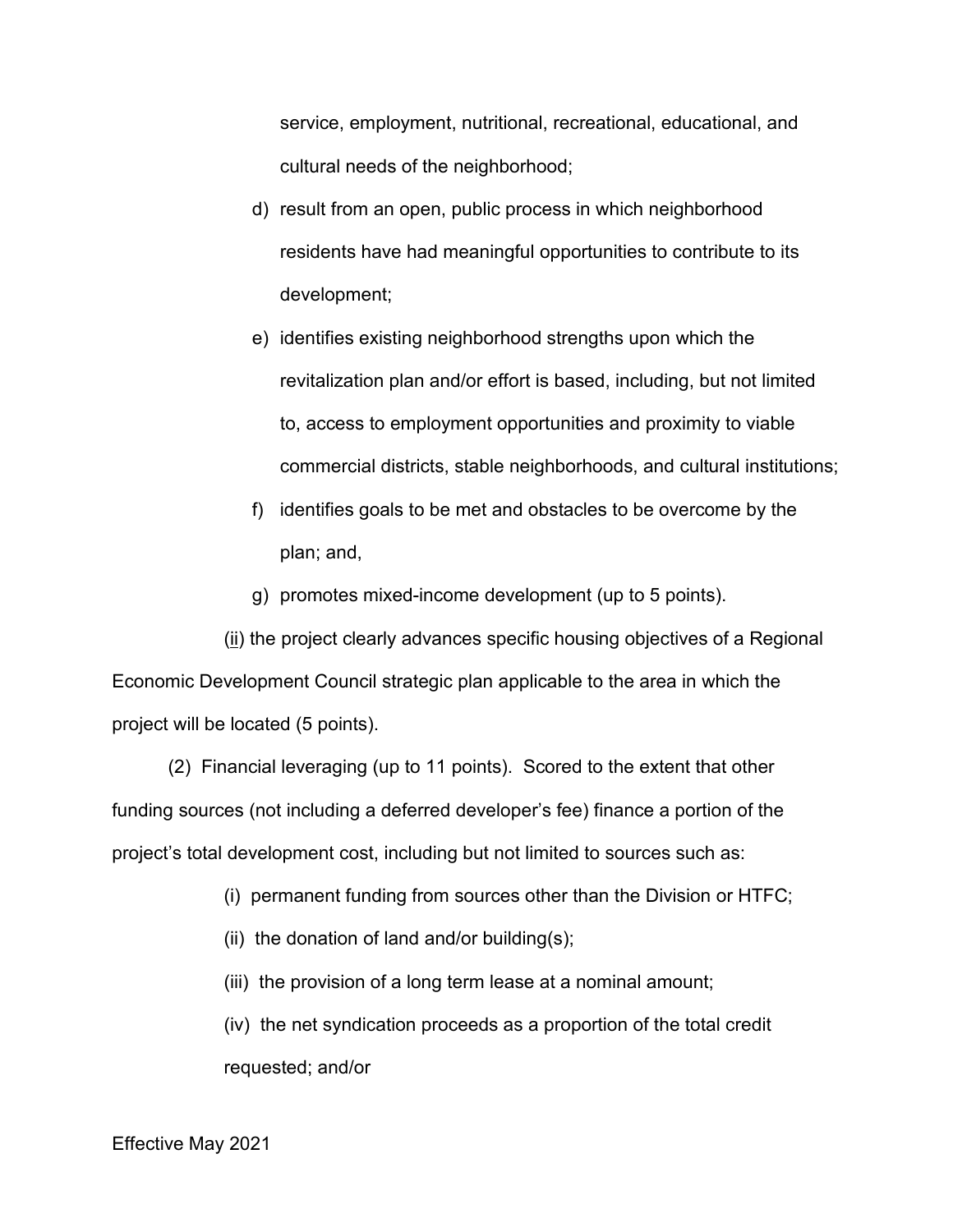(v) the amount of credit requested per unit adjusted for unit size.

(3) Sponsor characteristics (up to 9 points). Scored on the applicant's development and management team experience in the timely development and completion of low-income housing within proposed development budgets and project scope, and the management of such housing within approved operating budgets in a manner consistent with all statutes, regulations and policies.

(4) Green Building (up to 5 points). Scored on the extent the project identifies and will comply with a sustainable green building strategy identified in the request for proposals for each funding round.

(5) Income mixture (up to 12 points). Scored on the extent affordable housing opportunities are provided to different income levels (i.e., above 90 percent of area median income, 60 percent to 50 percent of area median income, 50 percent to 30 percent of area median income, below 30 percent of area median income) in addition to the units available to households between 60 percent and 90 percent of area median income and whether the applicant provides evidence that a public housing authority will make referrals to the proposed project.

(6) Fully accessible and adapted, move-in ready units (up to 5 points). Scored on whether the applicant has provided evidence that there is sufficient market demand for the number and type of units proposed and has certified it will enter into a written agreement with an experienced service organization(s) to provide appropriate referrals for fully accessible and adapted, move-in ready units:

(i) at least 5 percent (rounded up to the next whole number) of the project units are fully accessible and adapted, move-in ready, which includes a roll-in shower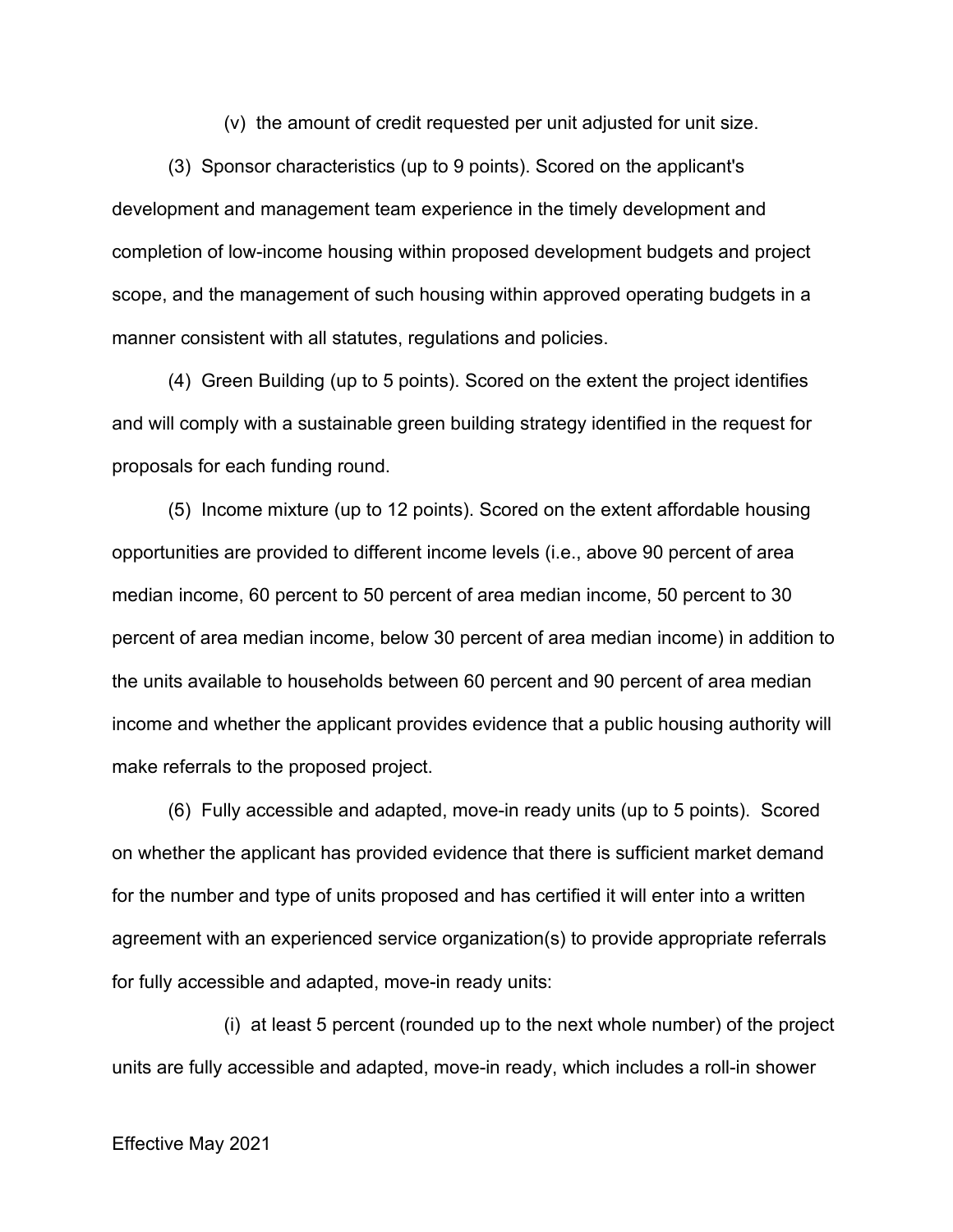with an attached seat or is designed to accommodate a roll-in shower with an attached seat which will be installed at the owner's expense upon request, for person(s) who have a mobility impairment and the unit(s) will be marketed to households with at least one member who has a mobility impairment; and at least 2 percent (rounded up to the next whole number) of the project units are fully accessible and adapted, move-in ready for person(s) who have a hearing or vision impairment and the unit(s) will be marketed to households with at least one member who has a hearing or vision impairment. Fully accessible and adapted, move-in ready units shall be equitably distributed among the various dwelling unit types in the project based upon:

(A) evidence of market demand;

(B) the guidance of the service organization providing referrals to the project; and/or

(C) applicable federal or state law (2 points).

(ii) the percentages of units meeting the requirements of (i) above are equal to or exceed 10 percent and 4 percent (rounded up to the next whole number) respectively (a minimum of two units each). Fully accessible and adapted, move-in ready units shall be equitably distributed among the various dwelling unit types in the project based upon:

(A) evidence of market demand;

(B) the guidance of the service organization providing referrals to the project; and/or,

(C) applicable federal or state law (5 points).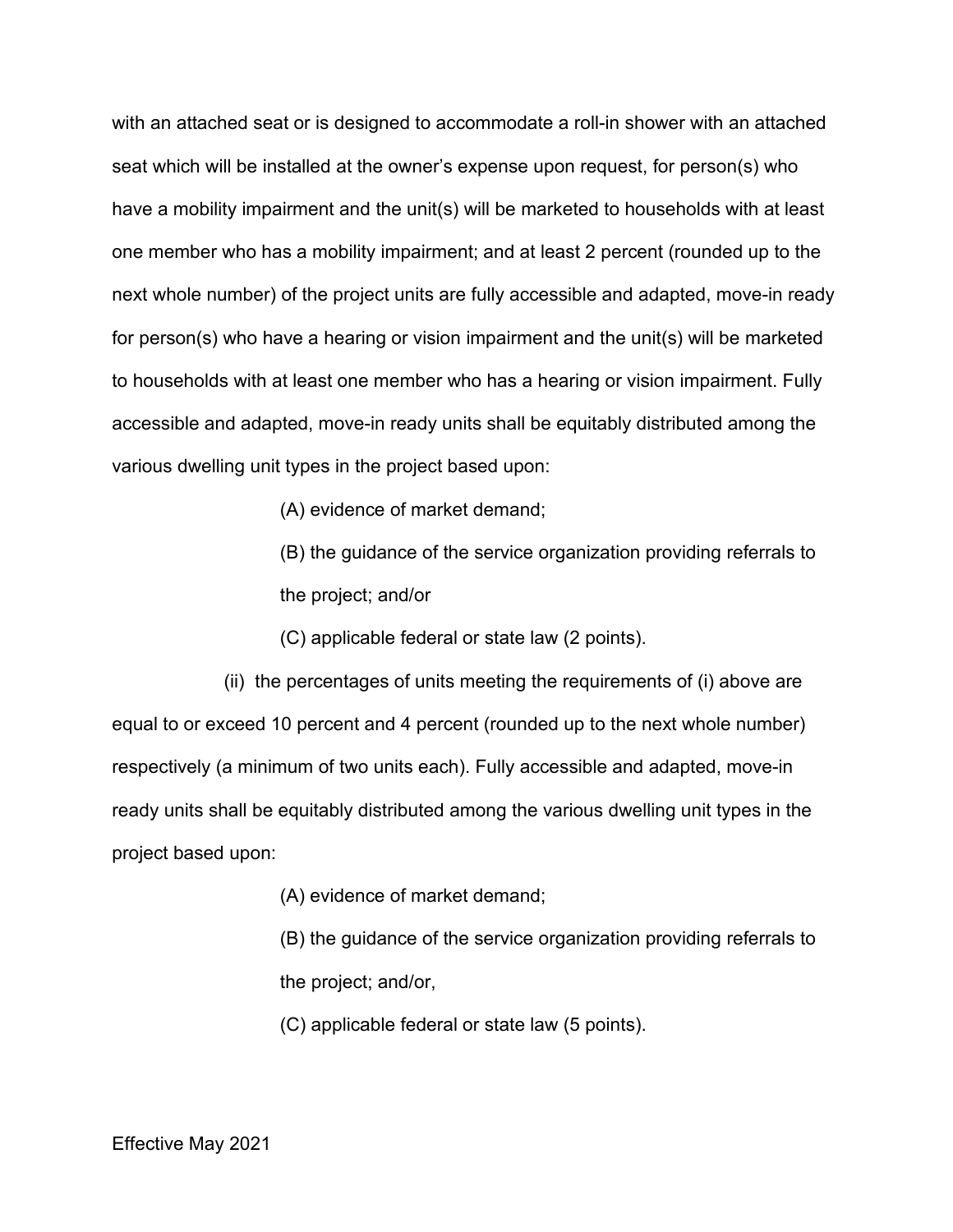(7) Project readiness (up to 10 points). Scored on the extent the application demonstrates the likelihood of a construction closing in the shortest possible timeframe based on an assessment of the status of financing commitments, applicable environmental approvals or clearances, and whether the project is supported by the implementation of significant measures including but not limited to infrastructure improvements, real property tax relief and rezoning,

(8) Persons with special needs (5 points). Scored if the project will give preference in tenant selection to persons with special needs, with priority given to such persons who have served in the armed forces of the United States for a period of at least 6 months (or any shorter period due to injury incurred in such service), for at least 15 percent of the DHCR-assisted units and whether the persons with special needs will be provided supportive housing or will be offered supportive services as evidenced by a comprehensive service plan and a written commitment or agreement with a service provider experienced in meeting the specific service needs of persons for which preference is provided.

(9) Individuals with children (up to 7 points). Scored on the ratio of bedrooms to units in a project serving households with children and whether the project is a housing opportunity project or advances a neighborhood specific revitalization plan and/or effort.

(10) Participation of non-profit organizations (up to 4 points). Scored on the extent of participation of a non-profit organization or organizations:

> (i) whether local non-profit organization(s) or for-profit wholly owned subsidiary(ies):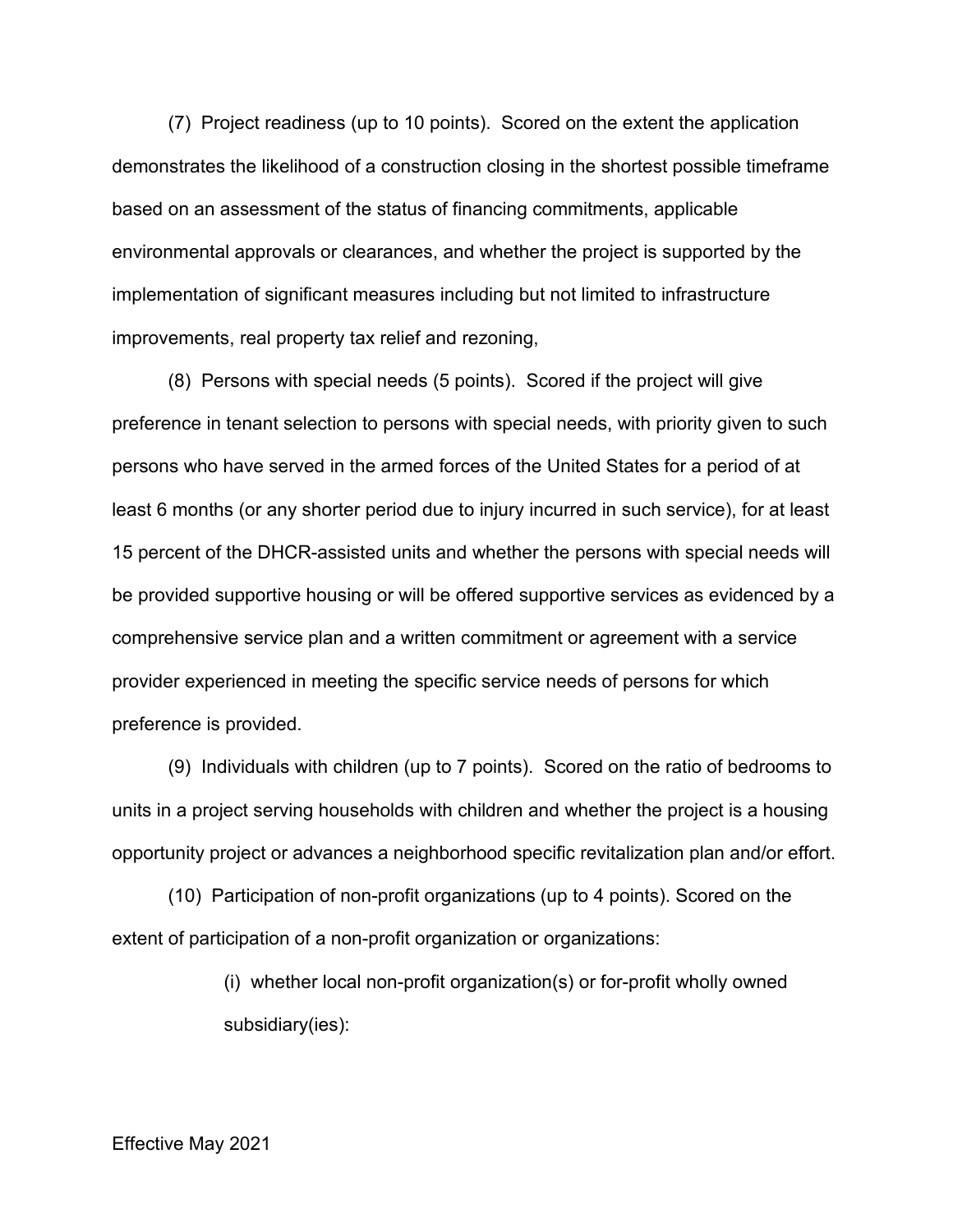(a) has fostering of low-income housing as one of its tax-exempt purposes,

(b) is not affiliated, established or controlled by a for-profit entity, and

(c) will serve as sole general partner(s) of the limited partnership/project owner or sole managing member(s) of the limited liability company/project owner (4 points);

or

(ii) whether local non-profit organization(s) or for-profit wholly owned subsidiary(ies), with demonstrable housing experience and capability, has a defined and substantive role in the ownership, development and management of the project through the extended use period (2 points). or

(iii) whether non-profit organization(s) that does not qualify as a local nonprofit organization(s) under section 2040.2(m), or its for-profit wholly owned subsidiary(ies), has a defined and substantive role in the ownership, development or management of the project through the extended use period (1 point).

(11) Historic nature of project (up to 2 points). Scored on whether:

(i) the project includes the rehabilitation of a historic building (1 point);

(ii) the applicant demonstrates that the project will include a building that will be eligible for, and the applicant will seek, a federal tax credit for the rehabilitation of historic buildings (1 point).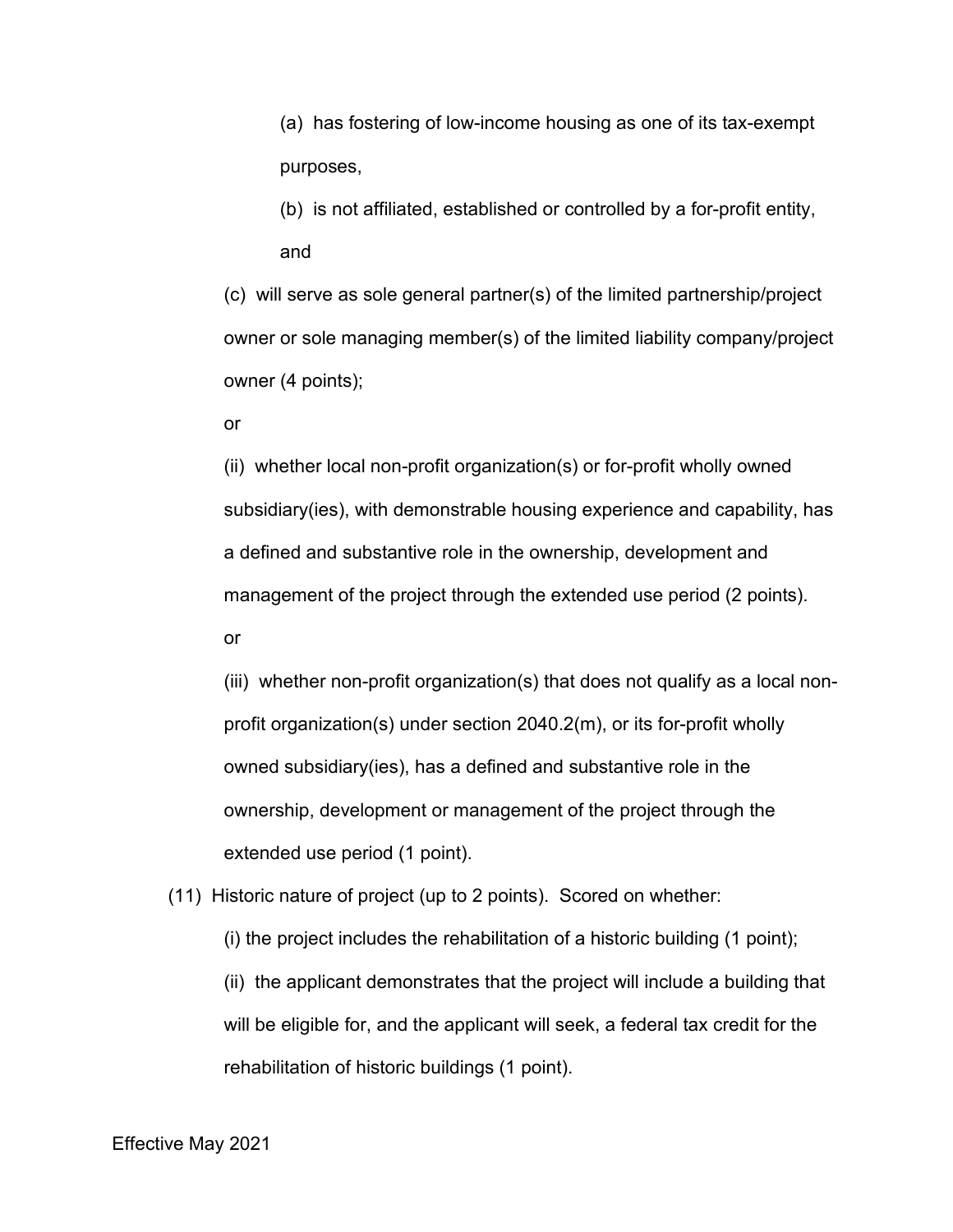(12) Cost effectiveness (5 points). Points will be awarded to individual projects based upon a comparison of project costs to the costs proposed in other project applications.

(13) Housing opportunity (up to 5 points). Scored to the extent the project is in close proximity to public transportation, is located in a community with a low incidence of crime, and/or is located in an area of opportunity as set forth in a request for proposals issued by the Division.

(14) Investment in underserved areas (5 points). Scored on whether there is limited or no subsidized affordable housing production and an unmet demand for affordable housing in the past 10 years within the primary market area of the proposed location of the project.

(15) Minority and Women Owned Business Enterprise and Service-Disabled Veteran-Owned Business participation (up to 5 points). Scored to the extent the project development team includes NYS certified minority and/or women-owned and servicedisabled veteran-owned businesses.

(e) *Determination of the amount for SLIHC allocation.* DHCR shall determine the dollar amount of the SLIHC to be allocated to a project in the same manner as when determining the dollar amount of a LIHTC allocation.

(f) General. The Division reserves the right to allocate SLIHC in a manner which affirmatively advances fair housing, yields an equitable distribution of SLIHC throughout the State, to ensure the participation of qualified non-profit organizations, to implement such special priorities or demonstration programs contained in the notice of credit availability or request for proposals and to advance coordinated investments by State,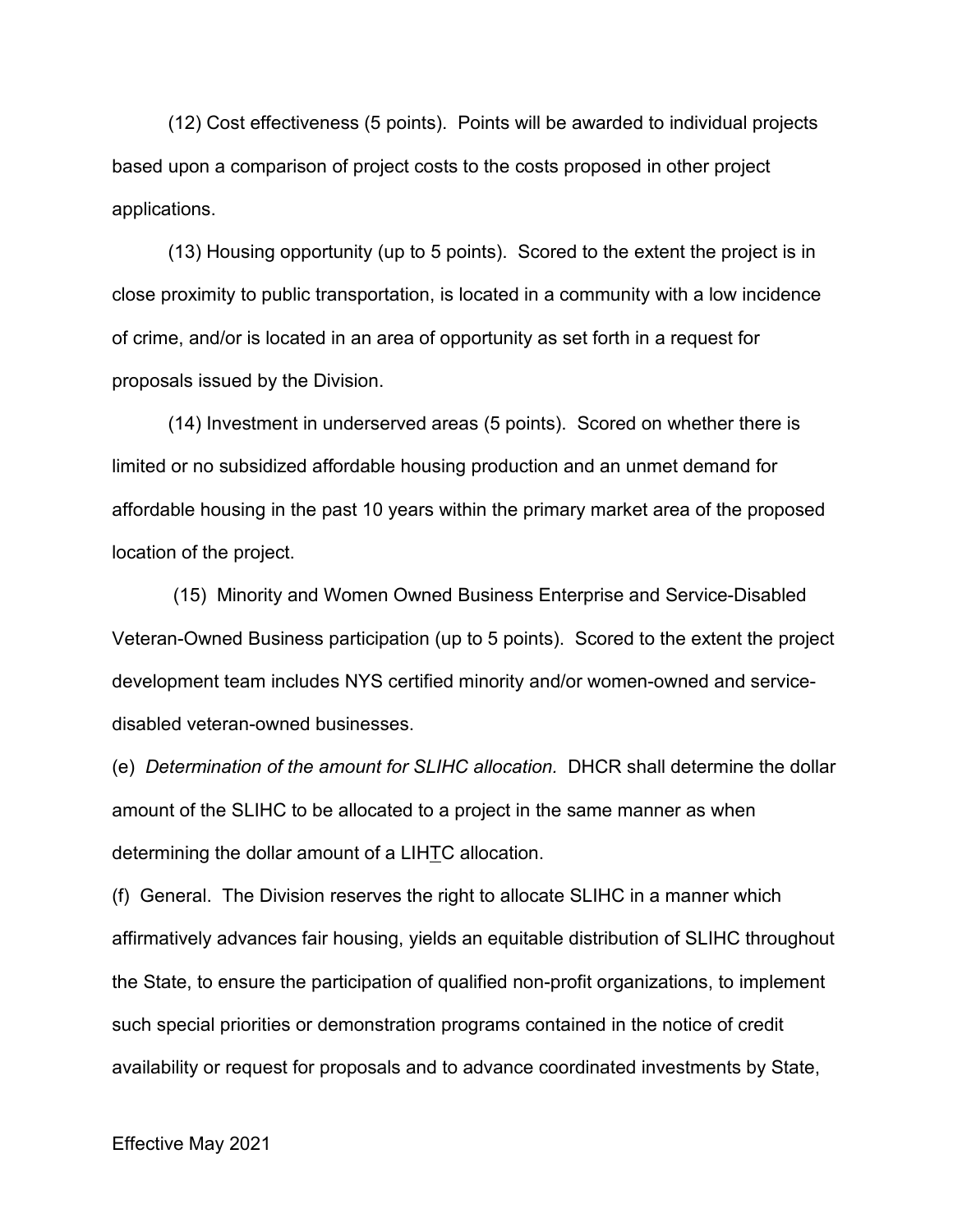federal, and local governmental partners. The Division also reserves the right to assign scoring points as set forth in Section 2040.3(f) herein to the extent a project addresses the Division's underwriting and design standards, as set forth in a request for proposals. Any special priorities or demonstration programs shall be consistent with priorities and selection criteria set forth herein and shall be described in detail in the notice of credit availability and requests for proposals. Notwithstanding the scoring system set forth above, the Division reserves the right to deny any request for an allocation of SLIHC irrespective of its point ranking if such request is inconsistent with the State's housing goals including the housing objectives of a Regional Economic Development Council applicable to the area in which the project is located, and shall have the power to allocate SLIHC to a project irrespective of its point ranking if such intended allocation is: in compliance with the law; in furtherance of the State's housing goals including the housing objectives of a Regional Economic Development Council applicable to the area in which the project is located; and, determined by the commissioner to be in the interests of the citizens of the State of New York. A written explanation shall be available to the general public for any allocation of a housing credit dollar amount which is not made in accordance with established priorities and the selection criteria set forth herein.

(g) Set-Asides. The Division reserves the right to set aside credit for the purpose of implementing the State's housing goals, including the housing objectives of the Regional Economic Development Council applicable to the area in which the project is located, the Division reserves the right to set aside credit, including, but not limited to,